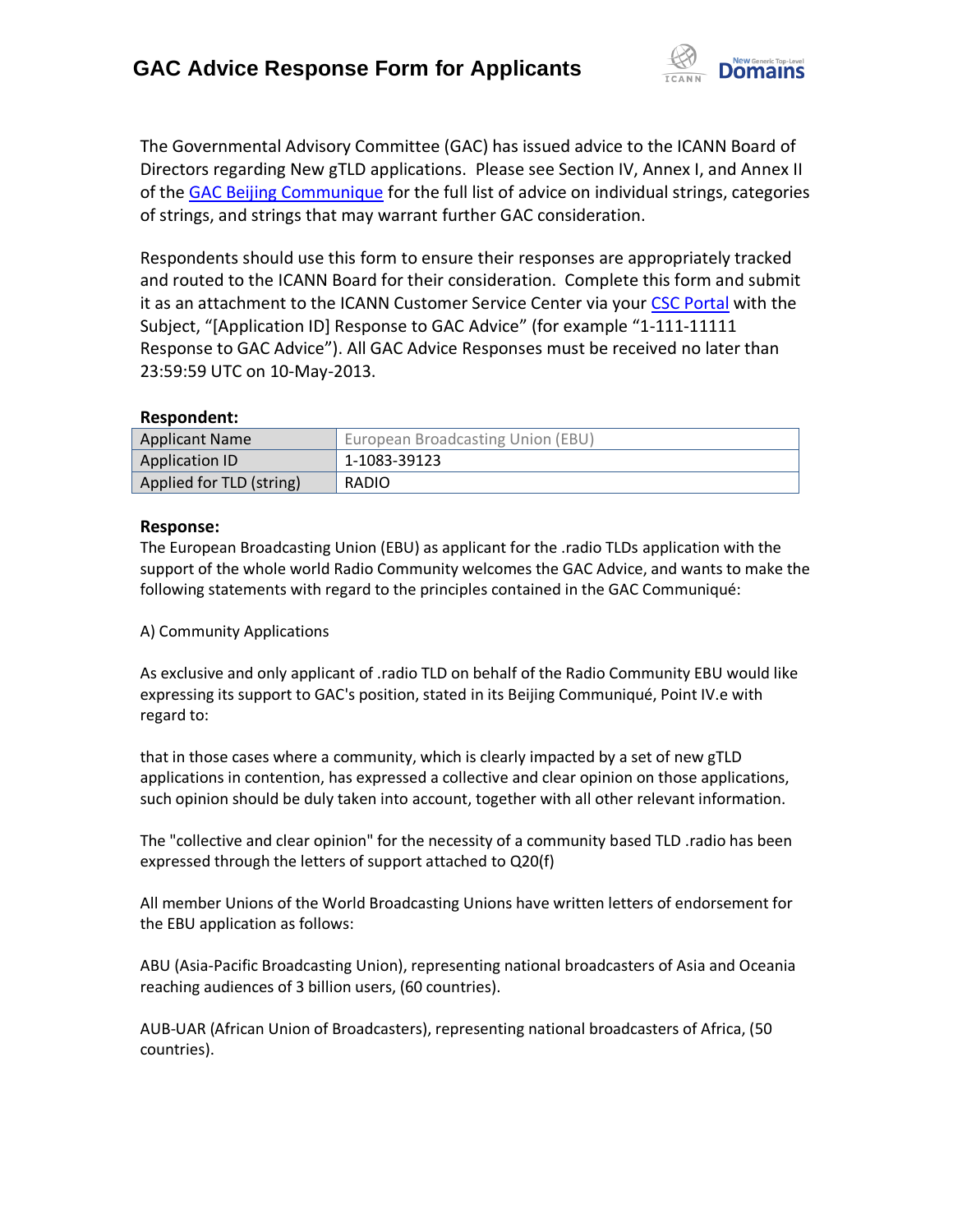## **GAC Advice Response Form for Applicants**



NABA (North American Broadcasting Association), representing the national broadcasters of United States, Mexico and Canada.

OTI (Organización de Televisión IberoAmericana), representing national broadcasters of Latin America and the Iberian peninsula, (60 countries).

CBU (Caribbean Broadcasting Union) representing national broadcasters of the Caribbean, (29 countries)..

AIR-IAB, (Asociación Internacional de Radiodifusión) representing commercial broadcasters from 16 South American countries plus a number of other radio associations on other continents.

ASBU (Arab States Broadcasting Union) representing broadcasters of the 23 Arab League member countries.

The EBU has also garnered support from other broadcasters' associations covering continental regions or specialized channels:

AIB - Association for International Broadcasting, grouping international broadcasters worldwide.

AER - Association of European Radios: commercial radio broadcasters of Western Europe.

AMARC - Association Mondiale des Radiodiffuseurs Communautaires: all community radios in 115 countries around the world.

EGTA - European Association of Television and Radio Sales Houses, the regional association that gathers all vendors of Radio and TV advertising around Europe.

URTI - Union Radiophonique et Télévisuelle Internationale, a UNESCO non-profit recognized association that promotes and organizes the exchange of radio and TV programmes free-ofcharge between broadcasters from the North and the South of the world.

IMDA - Internet Media Device Alliance, bringing together a number of world radio stakeholders specialized in interactive services and related equipment.

Finally, and to bear witness to the special character of this application for a community based TLD, the EBU has asked one very important partner in the radio world - the Metropolitan Opera of New York - to endorse the request. The Met endorsement demonstrates that a communitybased .radio TLD is not only of interest for broadcasters, but also for all those who cooperate with this community to promote cultural diversity and excellence.

In addition to formal endorsement letters, our application has the backing from IARU (International Amateur Radio Union) which expressed its support on the public forum (Comment ID:o7ocwnxe). IARU represents more than three million licensees in more than 160 countries.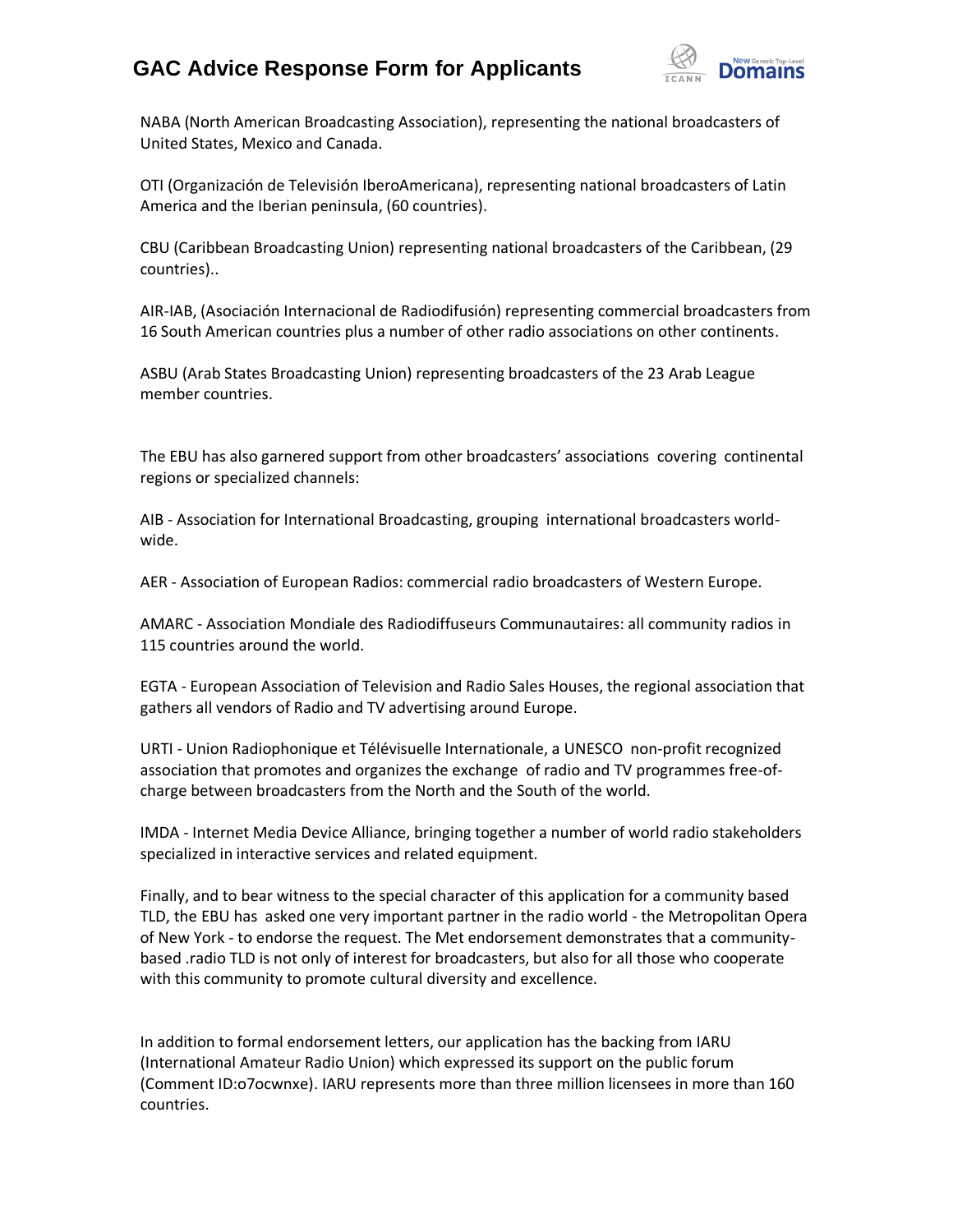

B) Safeguards for the .radio TLD

EBU concurs with the GAC when it states that:

• Strings that are linked to regulated or professional sectors should operate in a way that is consistent with applicable laws. These strings are likely to invoke a level of implied trust from consumers, and carry higher levels of risk associated with consumer harm. The following safeguards should apply to strings that are related to these sectors: […]

In fact all radios of the real world are entitled to make their activity on the basis of licences or authorizations released by national, international and /or local authorities. This regime of authorization is in place to guarantee the exclusivity of each licence for radio and to protects listeners, through a series of national or international obligations for radio broadcasters or radio-amateurs.

This is precisely why our application contains all the necessary safeguards to guarantee that registrants in the .radio TLD not only comply with applicable laws, but that the namespace enables the highest level of consumer trust and to preserve the special and exclusive relation that links each radio licence to its listeners, its territory, to its applicable regulations.

These concerns, and these safeguards will be carried to .radio TLD Policies, Agreements and Dispute Resolution Procedures.

B.1 Registration policies

Registration in radio will be available only to:

a) community membership defined as bona fide membership in the any

of the eligible categories, as defined in 20 (b) above, and

(b) the additional requirements that the registrant's actions in the Radio community, as well as

the registrant's use of the registered domain name, must be:

(i) generally accepted as legitimate; and

(ii) beneficial to the cause and the values of the radio industry; and

(iii) commensurate with the role and importance of the registered domain name; and

(iv) in good faith at the time of registration and thereafter.